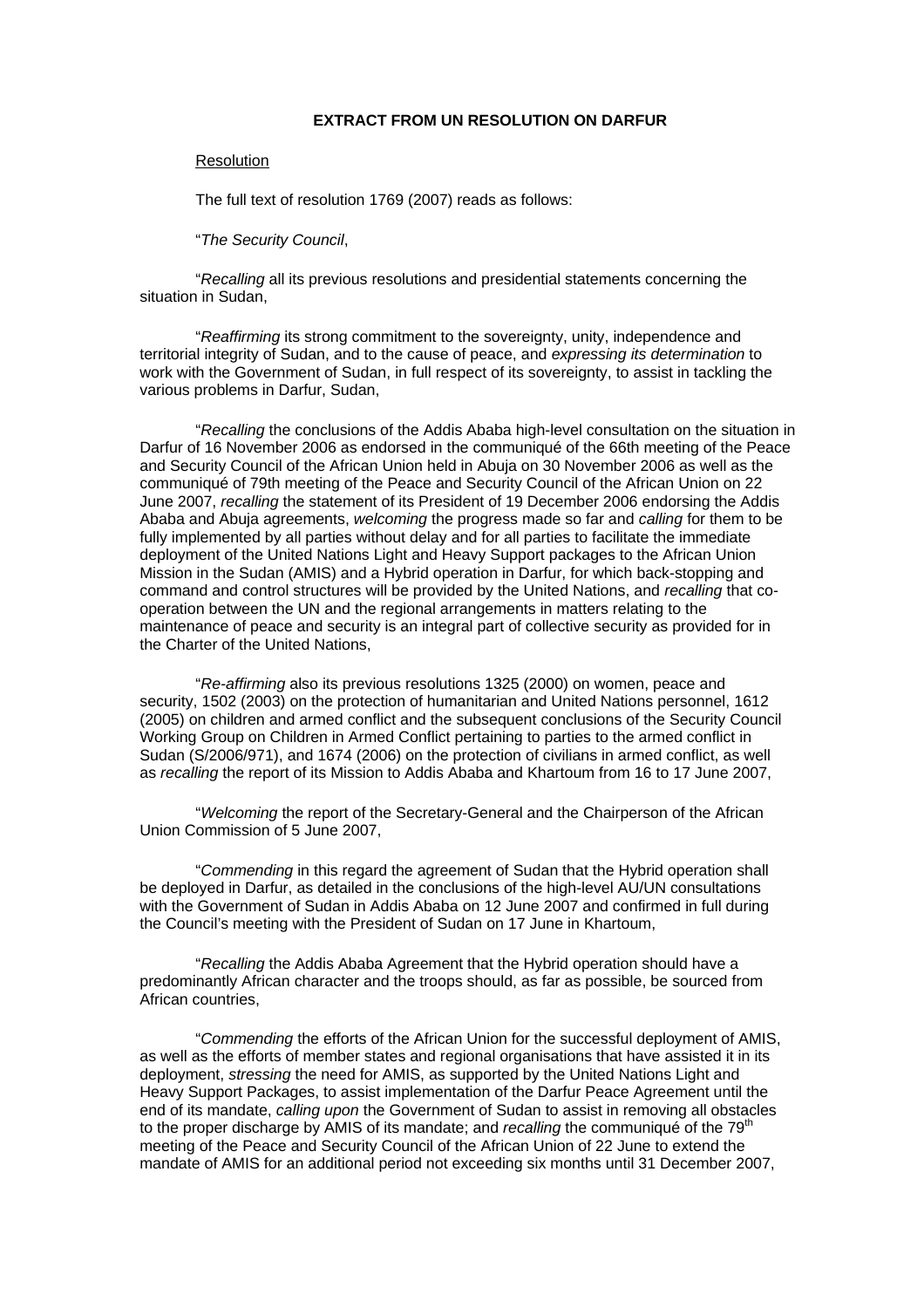"*Stressing* the urgent need to mobilise the financial, logistical and other support and assistance required for AMIS,

"*Welcoming* the ongoing preparations for the Hybrid operation, including the putting in place of logistical arrangements in Darfur, at United Nations Headquarters and the African Union Commission Headquarters, force and police generation efforts and on-going joint efforts by the Secretary General and the Chairperson of the African Union to finalise essential operational policies, and *further welcoming* action taken so that appropriate financial and administrative mechanisms are established to ensure the effective management of the Hybrid,

"*Re-iterating* its belief in the basis provided by the Darfur Peace Agreement for a lasting political solution and sustained security in Darfur, *deploring* that the Agreement has not been fully implemented by the signatories and not signed by all parties to the conflict in Darfur, *calling* for an immediate ceasefire, *urging* all parties not to act in any way that would impede the implementation of the Agreement, and *recalling* the communiqué of the second international meeting on the situation in Darfur convened by the African Union and United Nations Special Envoys in Tripoli from 15-16 July 2007,

"*Noting with strong concern* on-going attacks on the civilian population and humanitarian workers and continued and widespread sexual violence, including as outlined in the Report of the Secretary-General and the Chairperson of the African Union Commission on the Hybrid Operation in Darfur and the report of the Secretary-General of 23 February 2007, *emphasising* the need to bring to justice the perpetrators of such crimes and *urging* the Government of Sudan to do so, and *reiterating* in this regard its condemnation of all violations of human rights and international humanitarian law in Darfur,

"*Reiterating* its deep concern for the security of humanitarian aid workers and their access to populations in need, *condemning* those parties to the conflict who have failed to ensure the full, safe and unhindered access of relief personnel to all those in need in Darfur as well as the delivery of humanitarian assistance, in particular to internally displaced persons and refugees, and *recognising* that, with many citizens in Darfur having been displaced, humanitarian efforts remain a priority until a sustained ceasefire and inclusive political process are achieved,

"*Demanding* that there should be no aerial bombings and the use of United Nations markings on aircraft used in such attacks,

"*Reaffirming* its concern that the ongoing violence in Darfur might further negatively affect the rest of Sudan as well as the region, *stressing* that regional security aspects must be addressed to achieve long-term peace in Darfur, and *calling* on the Governments of Sudan and Chad to abide by their obligations under the Tripoli Agreement of 8 February 2006 and subsequent bilateral agreements.

"*Determining* that the situation in Darfur, Sudan continues to constitute a threat to international peace and security,

"1. *Decides*, in support of the early and effective implementation of the Darfur Peace Agreement and the outcome of the negotiations foreseen in paragraph 18, to authorise and mandate the establishment, for an initial period of 12 months, of an AU/UN Hybrid operation in Darfur (UNAMID) as set out in this resolution and pursuant to the report of the Secretary-General and the Chairperson of the African Union Commission of 5 June 2007, and *further decides* that the mandate of UNAMID shall be as set out in paragraphs 54 and 55 of the report of the Secretary General and the Chairperson of the African Union Commission of 5 June 2007;

"2. *Decides* that UNAMID, which shall incorporate AMIS personnel and the UN Heavy and Light Support Packages to AMIS, shall consist of up to 19,555 military personnel, including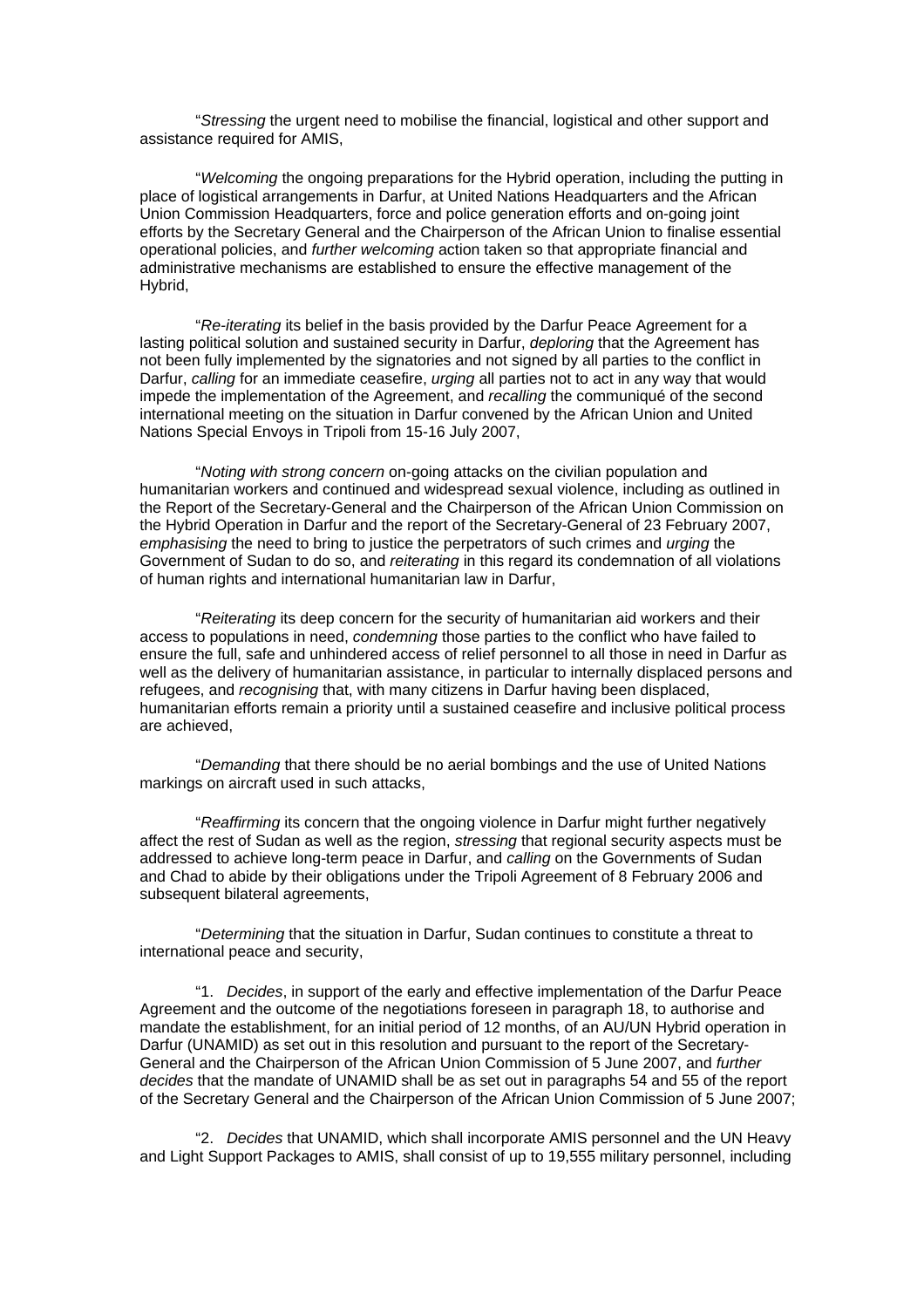360 military observers and liaison officers, and an appropriate civilian component including up to 3,772 police personnel and 19 formed police units comprising up to 140 personnel each;

"3. *Welcomes* the appointment of the AU-UN Joint Special Representative for Darfur Rodolphe Adada and Force Commander Martin Agwai, and *calls* on the Secretary-General to immediately begin deployment of the command and control structures and systems necessary to ensure a seamless transfer of authority from AMIS to UNAMID;

"4. *Calls* on all parties to urgently facilitate the full deployment of the UN Light and Heavy Support Packages to AMIS and preparations for UNAMID, and *further calls* on member states to finalise their contributions to UNAMID within 30 days of the adoption of this resolution and on the Secretary-General and the Chairperson of the African Union Commission to agree the final composition of the military component of UNAMID within the same time period;

## "5. *Decides* that:

(a) no later than October 2007, UNAMID shall establish an initial operational capability for the headquarters, including the necessary management and command and control structures, through which operational directives will be implemented, and shall establish financial arrangements to cover troops costs for all personnel deployed to AMIS;

(b) as of October 2007, UNAMID shall complete preparations to assume operational command authority over the Light Support Package, personnel currently deployed to AMIS, and such Heavy Support Package and hybrid personnel as may be deployed by that date, in order that it shall perform such tasks under its mandate as its resources and capabilities permit immediately upon transfer of authority consistent with sub-paragraph (c) below;

(c) as soon as possible and no later than 31 December 2007, UNAMID having completed all remaining tasks necessary to permit it to implement all elements of its mandate, will assume authority from AMIS with a view to achieving full operational capability and force strength as soon as possible thereafter:

"6. *Requests* the Secretary General to report to the Council within 30 days of the passage of this resolution and every 30 days thereafter, on the status of UNAMID's implementation of the steps specified in paragraph 5, including on the status of financial, logistical, and administrative arrangements for UNAMID and on the extent of UNAMID's progress toward achieving full operational capability;

"7. *Decides* that there will be unity of command and control which, in accordance with basic principles of peacekeeping, means a single chain of command, *further decides* that command and control structures and backstopping will be provided by the United Nations, and, in this context, *recalls* the conclusions of the Addis Ababa high level consultation on the situation in Darfur of 16 November;

"8. *Decides* that force and personnel generation and administration shall be conducted as set out in paragraphs 113-115 of the report of the Secretary-General and the Chairperson of the African Union Commission of 5 June 2007, and *requests* the Secretary-General to put in place without delay the practical arrangements for deploying UNAMID including submitting to the General Assembly recommendations on funding and effective financial management and oversight mechanisms;

"9. *Decides* that UNAMID shall monitor whether any arms or related material are present in Darfur in violation of the Agreements and the measures imposed by paragraphs 7 and 8 of resolution 1556 (2004);

"10. *Calls* on all Member States to facilitate the free, unhindered and expeditious movement to Sudan of all personnel, as well as equipment, provisions, supplies and other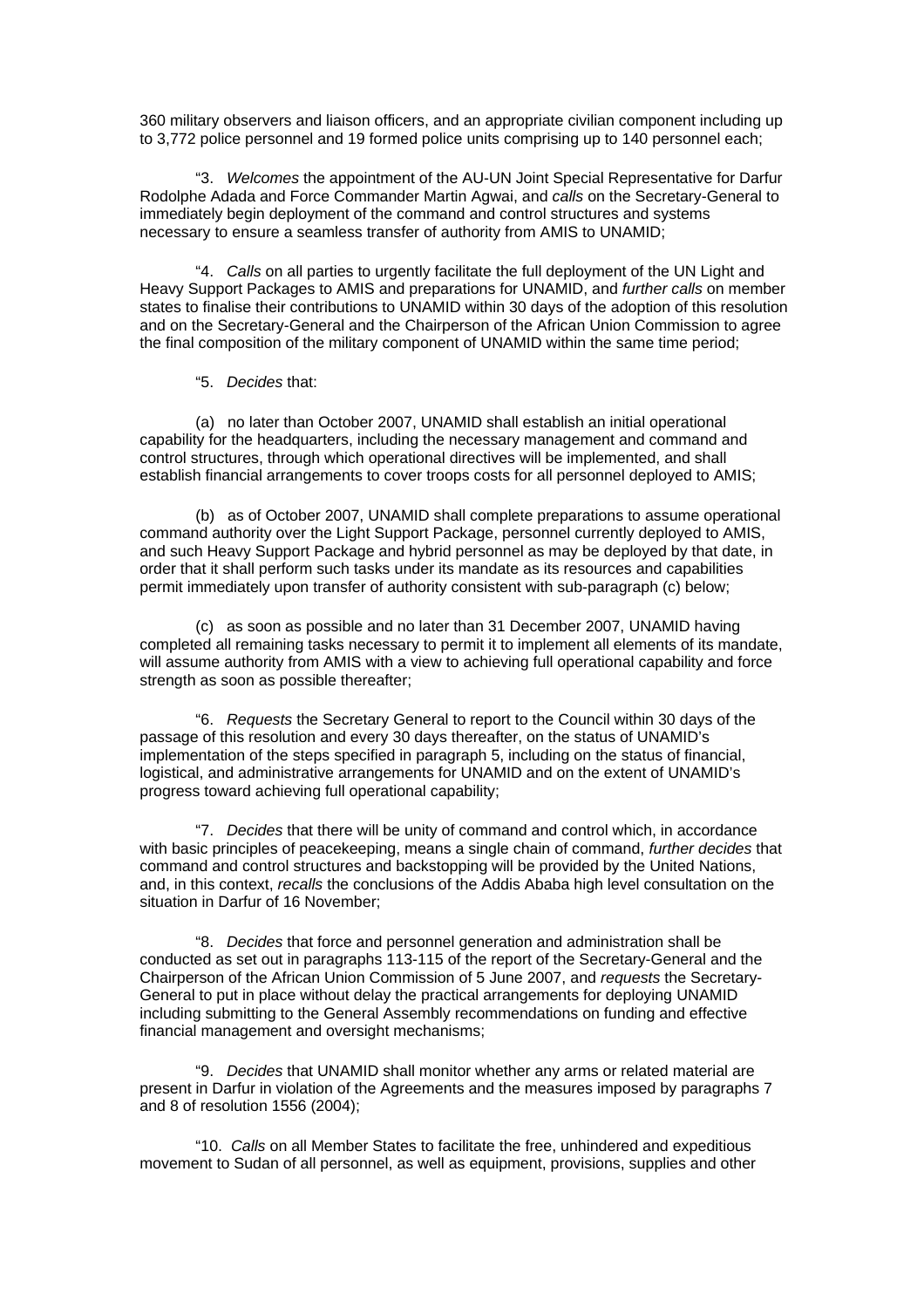goods, including vehicles and spare parts, which are for the exclusive use of UNAMID in Darfur;

"11. *Stresses* the urgent need to mobilise the financial, logistical and other support required for AMIS, and *calls* on member states and regional organisations to provide further assistance, in particular to permit the early deployment of two additional battalions during the transition to UNAMID;

"12. *Decides* that the authorised strength of UNMIS shall revert to that specified in resolution 1590 (2005) upon the transfer of authority from AMIS to UNAMID pursuant to paragraph 5(c);

"13. *Calls* on all the parties to the conflict in Darfur to immediately cease all hostilities and commit themselves to a sustained and permanent ceasefire;

"14. *Demands* an immediate cessation of hostilities and attacks on AMIS, civilians and humanitarian agencies, their staff and assets and relief convoys, and *further demands* that all parties to the conflict in Darfur fully co-operate with AMIS, civilians and humanitarian agencies, their staff and assets and relief convoys, and give all necessary assistance to the deployment of the United Nations Light and Heavy Support Packages to AMIS, and to UNAMID;

"15. Acting under Chapter VII of the Charter of the United Nations:

(a) *decides* that UNAMID is authorised to take the necessary action, in the areas of deployment of its forces and as it deems within its capabilities in order to:

(i) protect its personnel, facilities, installations and equipment, and to ensure the security and freedom of movement of its own personnel and humanitarian workers,

(ii) support early and effective implementation of the Darfur Peace Agreement, prevent the disruption of its implementation and armed attacks, and protect civilians, without prejudice to the responsibility of the Government of Sudan;

(b) *requests* that the Secretary-General, in consultation with the Chairperson of the African Union Commission, and the Government of Sudan conclude within 30 days a statusof-forces agreement with respect to UNAMID, taking into consideration General Assembly resolution 58/82 on the scope of legal protection under the Convention on the Safety of United Nations and Associated Personnel and General Assembly resolution 61/133 on the Safety and Security of Humanitarian Personnel and the Protection of United Nations Personnel, and *decides* that pending the conclusion of such an agreement the model statusof-forces agreement dated 9 October 1990 (A/45/594) shall provisionally apply with respect to UNAMID personnel operating in that country;

"16. *Requests* the Secretary-General to take the necessary measures to achieve actual compliance in UNAMID with the United Nations zero-tolerance policy on sexual exploitation and abuse, including the development of strategies and appropriate mechanisms to prevent, identify and respond to all forms of misconduct, including sexual exploitation and abuse, and the enhancement of training for personnel to prevent misconduct and ensure full compliance with the United Nations code of conduct, and to further take all necessary action in accordance with the Secretary-General's Bulletin on special measures for protection from sexual exploitation and sexual abuse (ST/SGB/2003/13) and to keep the Council informed, and urges troop-contributing countries to take appropriate preventive action including the conduct of pre-deployment awareness training and, in the case of forces previously deployed under AU auspices, post-deployment awareness training, and to take disciplinary action and other action to ensure full accountability in cases of such conduct involving their personnel;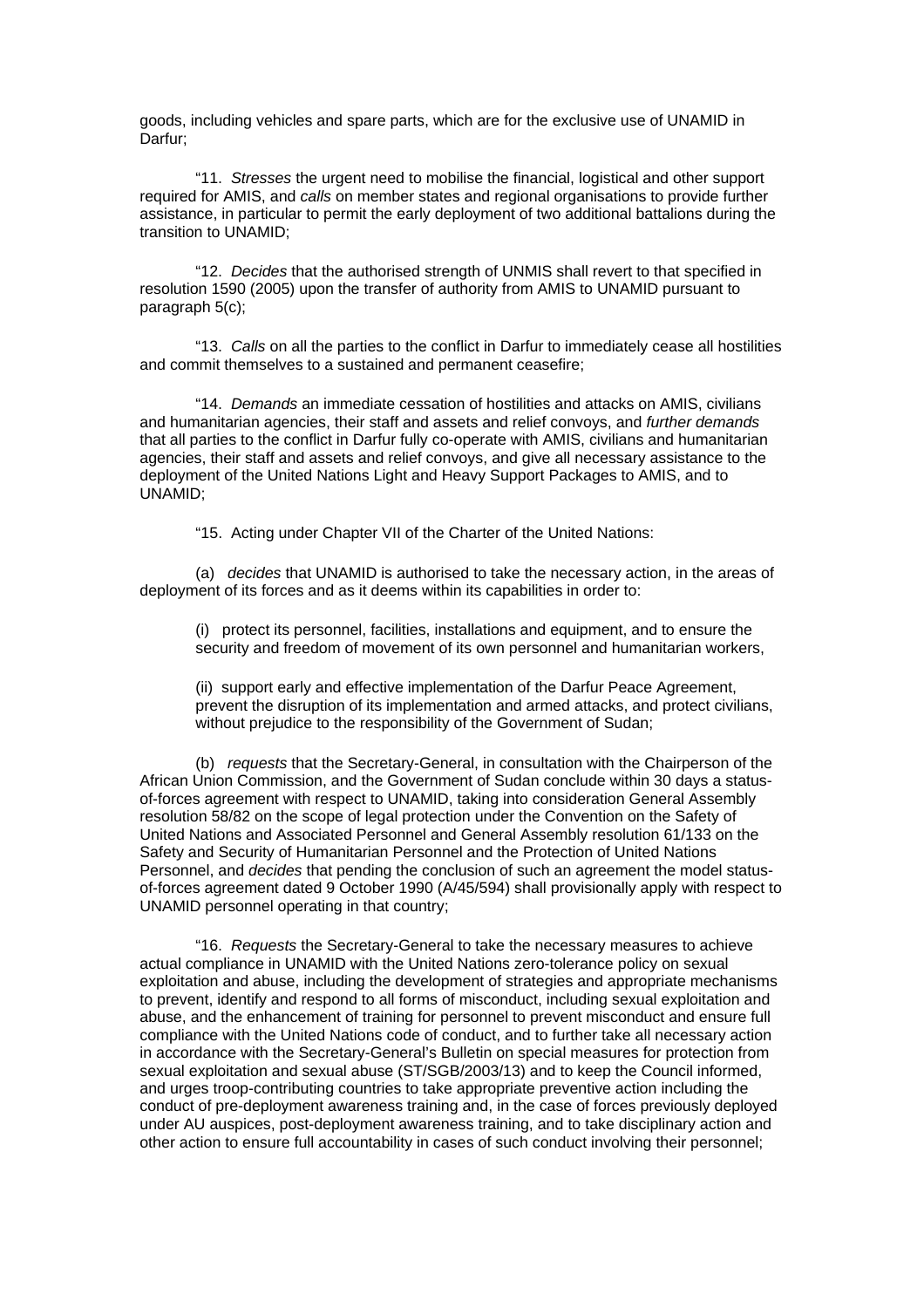"17. *Calls* on all concerned parties to ensure that the protection of children is addressed in the implementation of the Darfur Peace Agreement, and *requests* the Secretary-General to ensure continued monitoring and reporting of the situation of children and continued dialogue with parties to the conflict towards the preparations of time-bound action plans to end recruitment and use of child soldiers and other violations against children;

"18. *Emphasises* there can be no military solution to the conflict in Darfur, *welcomes* the commitment expressed by the Government of Sudan and some other parties to the conflict to enter into talks and the political process under the mediation, and in line with the deadlines set out in the roadmap, of the United Nations Special Envoy for Darfur and the African Union Special Envoy for Darfur, who have its full support, *looks forward* to these parties doing so, *calls* on the other parties to the conflict to do likewise, and *urges* all the parties, in particular the non-signatory movements, to finalise their preparations for the talks;

"19 *Welcomes* the signature of a Joint Communiqué between the Government of Sudan and the United Nations on Facilitation of Humanitarian Activities in Darfur, and *calls* for it to be fully implemented and on all parties to ensure, in accordance with relevant provisions of international law, the full, safe and unhindered access of relief personnel to all those in need and delivery of humanitarian assistance, in particular to internally displaced persons and refugees;

"20. *Emphasises* the need to focus, as appropriate, on developmental initiatives that will bring peace dividends on the ground in Darfur, including in particular, finalising preparations for reconstruction and development, return of IDPs to their villages, compensation and appropriate security arrangements;

"21. *Requests* the Secretary-General to report to the Council for its consideration no later than every 90 days after the adoption of this resolution on progress being made on, and immediately as necessary on any obstacles to:

(a) the implementation of the Light and Heavy Support Packages and UNAMID,

(b) the implementation of the Joint Communiqué between the Government of Sudan and the United Nations on Facilitation of Humanitarian Activities in Darfur,

(c) the political process,

(d) the implementation of the Darfur Peace Agreement and the parties' compliance with their international obligations and their commitments under relevant agreements, and

(e) the ceasefire and the situation on the ground in Darfur;

"22. *Demands* that the parties to the conflict in Darfur fulfil their international obligations and their commitments under relevant agreements, this resolution and other relevant Council resolutions;

"23. *Recalls* the reports of the Secretary-General of 22 December 2006 (S/2006/1019) and 23 February 2007 (S/2007/97) which detail the need to improve the security of civilians in the regions of eastern Chad and north-eastern Central African Republic, *expresses* its readiness to support this endeavour, and *looks forward* to the Secretary-General reporting on his recent consultations with the Governments of Chad and CAR;

"24. *Emphasises* its determination that the situation in Darfur shall significantly improve so that the Council can consider, in due course and as appropriate, and taking into consideration recommendations of the Secretary-General and the Chairperson of the African Union, the drawing down and eventual termination of UNAMID;